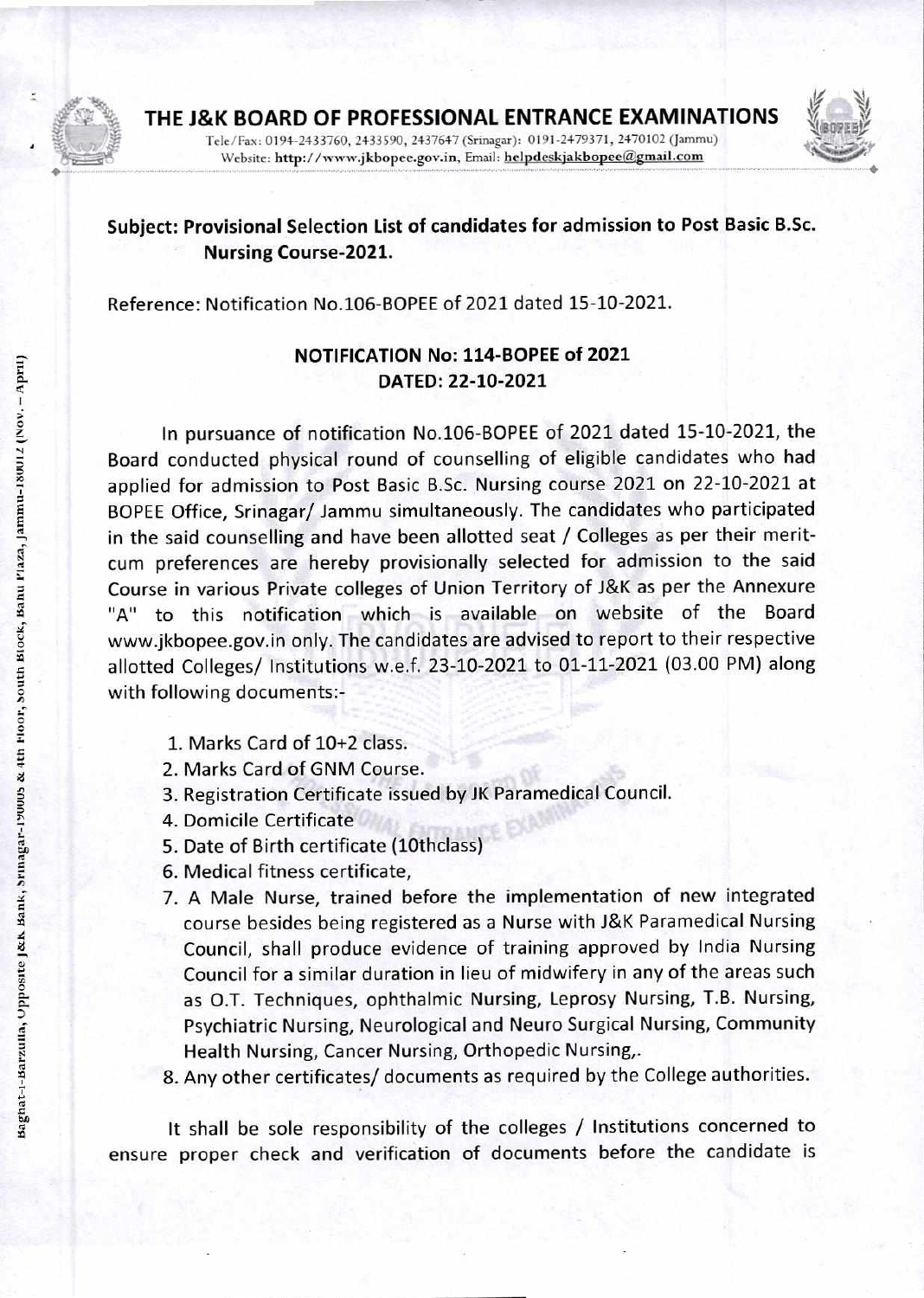allowed for admission and in case of any discrepancy in the requisite documents is found the same shall be positively reported to the Board for further course of action under rules.

The candidates are advised to report to the allotted Colleges/Institutions up to 1st November-2021 positively and in case any candidate fails to join his/ her allotted seat(s) /College shall not be eligible to participate in the second upgradation/ allotment round of counseling under any circumstances.

In order to complete admission process within the prescribed cut-off date (01-11-2021) the Colleges/ Institutions shall keep their admission counters open even on holiday/ off days and designate Nodal Officers to facilitate the candidates to complete their admission process well in time. However, the candidates should in their own interest avoid waiting for the last day to complete admission formalities as such delay has the potential of causing hardships to the candidates only.

The Heads of the Colleges/ Institutions are advised to furnish the shortfall, if any, to the Board through e-mail helpdeskjakbopee@gmail.com/ jakbopee@gmail.com / coejakbopee@gmail.com on 1stof November-2021 (05.00 PM) positively.

**Note:** 

- 1. The admission of the candidates is purely provisional and shall be cancelled in case any information furnished by any candidate proves to be false/ fabricated, and action as warranted under Law shall be initiated against such candidates.
- 2. The reservation to various reserved categories including sports category is applicable in government run colleges / institutions only and not in private colleges / institutions.
- 3. The other terms and conditions shall remain same as notified in e-Information Brochure/ Notifications/ Notices issued by the Board from time to time.

**E & OE** 

 $\bigcup_{\text{(Dr. Sunil Gupta)}}$ 

Controller of Examinations J&K BOPEE

No. BOPEE/Exam-16/2021 Copy to the:-

Dated: 22-10-2021

1. Financial Commissioner (Additional Chief Secretary), Health & Medical Education Department, J&K Jammu / Srinagar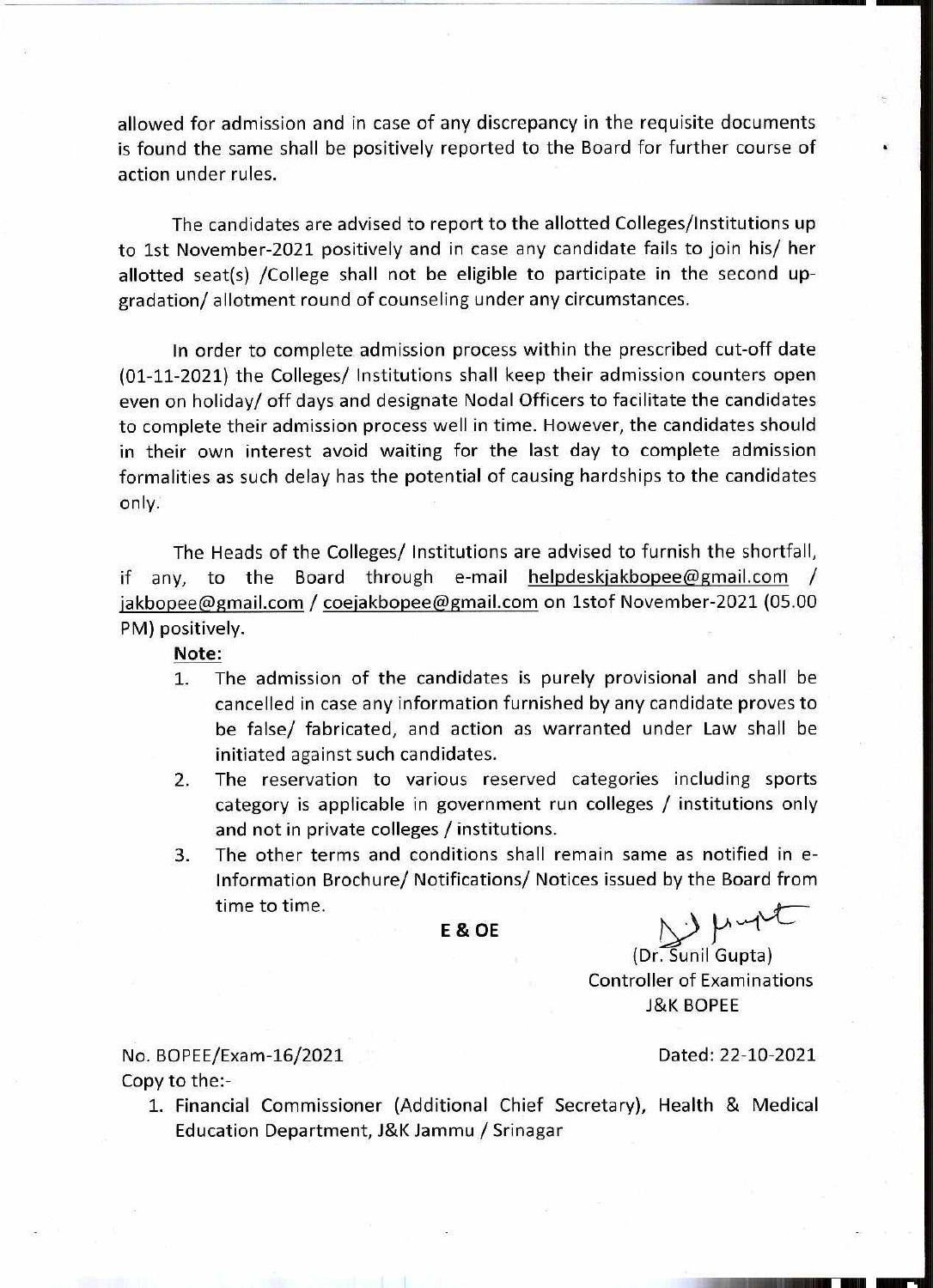- 2. Principal Secretary to the Hon'ble LT. Governor, Union Territory, J&K.
- 3. Principal Secretary to the Hon'ble Lt. Governor, Union Territory, Ladakh.
- 4. Commissioner/Secretary to Government General Administration Department, Civil Secretariat, Jammu/Srinagar.
- 5. Secretary to Government ARI and Training's Department, Civil Secretariat, Jammu/Srinagar.
- 6. Secretary, J&K BOPEE Srinagar.
- 7. Director Information for publication of the notification in two leading English newspapers of Srinagar and Jammu each having largest circulation.
- 8. Director, Doordarshan Kendra, Srinagar/Jammu/Leh/Kargil for favour of wide publicity through daily news bulletins.
- 9. Director, All India Radio, Srinagar / Jammu / Ladakh, for favour of wide publicity through daily news bulletins.
- 10.President, J&K Paramedical Council, Govt. Medical College Jammu for information.
- 11.Vice President, J&K Para-Medical Council. GMC- Srinagar for information.
- 12.Controller of Examination, J&K Paramedical Council, Govt. Medical College Jammu for information
- 13.Registrar, J&K Paramedical Council GMC, Jammu with the request to circulate the notification to all concerned Colleges/ Institutions of J&K / Ladakh for information and further necessary action.
- 14.F.A/CAO, BOPEE for information.
- 15.Deputy Secretary (Legal), J&K BOPEE.
- 16.Additional Advocate General / standing Council J&K BOPEE Jammu / Srinagar.
- 17.Pvt. Secretary to Chairman, BOPEE for information of the Chairman.
- 18.I.T section for information and necessary action.
- 19.P.A to Members, J&K BOPEE for information to the Members.

20.Office file.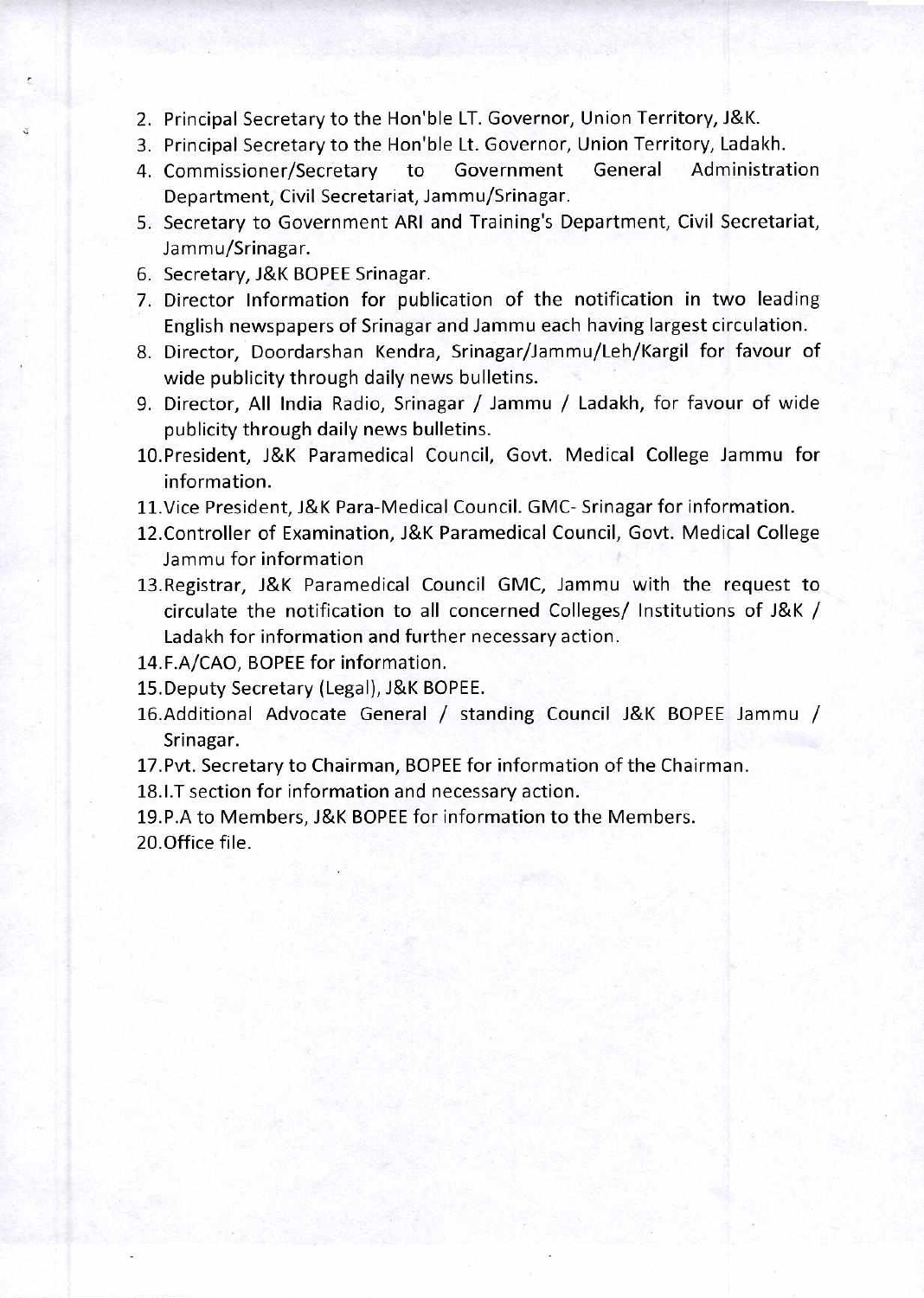| <b>SNO</b>     | <b>APPLICATION NO</b> | <b>NAME</b>            | PER.  | <b>RANK</b>    | <b>DISCIPLINE</b>       | <b>INSTITUTION</b>                                            | <b>CAT-SLI</b> |
|----------------|-----------------------|------------------------|-------|----------------|-------------------------|---------------------------------------------------------------|----------------|
| 1              | 102106500270          | MUNAZA BASHIR          | 87.46 | 1              | Post Basic B.Sc.Nursing | BIBI HALIMA COLLEGE OF NURSING & MEDICAL TECHNOLOGY, SRINAGAR | <b>OM</b>      |
| 2              | 102106500224          | <b>ARJUMAND ZAHOOR</b> | 87.31 | $\overline{2}$ | Post Basic B.Sc.Nursing | BIBI HALIMA COLLEGE OF NURSING & MEDICAL TECHNOLOGY, SRINAGAR | <b>OM</b>      |
| 3              | 102106500278          | SHAZIA SAKEENA         | 86.39 | 3              | Post Basic B.Sc.Nursing | BIBI HALIMA COLLEGE OF NURSING & MEDICAL TECHNOLOGY, SRINAGAR | <b>OM</b>      |
| $\overline{4}$ | 102106500307          | SYED JAVID AHMAD       | 83.10 | 5              | Post Basic B.Sc.Nursing | IBN SINA COLLEGE OF NURSING & HEALTH SCIENCES, BUDGAM         | <b>OM</b>      |
| 5              | 102106500229          | MURTAZA KHALIQ         | 82.45 | 6              | Post Basic B.Sc.Nursing | BIBI HALIMA COLLEGE OF NURSING & MEDICAL TECHNOLOGY, SRINAGAR | <b>OM</b>      |
| 6              | 102106500180          | BILQUEESA HASSAN       | 82.31 | $\overline{7}$ | Post Basic B.Sc.Nursing | BIBI HALIMA COLLEGE OF NURSING & MEDICAL TECHNOLOGY, SRINAGAR | <b>OM</b>      |
| $\overline{7}$ | 102106500120          | <b>SHEERAZA RAMZAN</b> | 82.00 | 8              | Post Basic B.Sc.Nursing | IBN SINA COLLEGE OF NURSING & HEALTH SCIENCES, BUDGAM         | <b>OM</b>      |
| 8              | 102106500108          | <b>RITU</b>            | 80.26 | 9              | Post Basic B.Sc.Nursing | STEPHEN COLLEGE OF NURSING, MIRAN SAHIB, JAMMU                | <b>OM</b>      |
| 9              | 102106500100          | <b>SHAYESTA JAN</b>    | 79.92 | 11             | Post Basic B.Sc.Nursing | IBN SINA COLLEGE OF NURSING & HEALTH SCIENCES, BUDGAM         | <b>OM</b>      |
| 10             | 102106500215          | <b>BHARTI</b>          | 79.69 | 14             | Post Basic B.Sc.Nursing | DATA RANPAT DEV COLLEGE, KATHUA                               | OM             |
| 11             | 102106500084          | NEELOFAR GUL           | 78.92 | 17             | Post Basic B.Sc.Nursing | BIBI HALIMA COLLEGE OF NURSING & MEDICAL TECHNOLOGY, SRINAGAR | <b>OM</b>      |
| 12             | 102106500275          | MEHMOODA BANO          | 78.92 | 18             | Post Basic B.Sc.Nursing | STEPHEN COLLEGE OF NURSING, MIRAN SAHIB, JAMMU                | <b>OM</b>      |
| 13             | 102106500316          | IMRAN AHMAD DAR        | 78.40 | 20             | Post Basic B.Sc.Nursing | BIBI HALIMA COLLEGE OF NURSING & MEDICAL TECHNOLOGY, SRINAGAR | <b>OM</b>      |
| 14             | 102106500277          | <b>HUMIRA SIDIQ</b>    | 78.08 | 21             | Post Basic B.Sc.Nursing | BIBI HALIMA COLLEGE OF NURSING & MEDICAL TECHNOLOGY, SRINAGAR | <b>OM</b>      |
| 15             | 102106500122          | <b>NOWSHIBA GUL</b>    | 78.05 | 22             | Post Basic B.Sc.Nursing | BIBI HALIMA COLLEGE OF NURSING & MEDICAL TECHNOLOGY, SRINAGAR | <b>OM</b>      |
| 16             | 102106500129          | SHUGUFTA AKRAM         | 77.90 | 23             | Post Basic B.Sc.Nursing | IBN SINA COLLEGE OF NURSING & HEALTH SCIENCES, BUDGAM         | <b>OM</b>      |
| 17             | 102106500034          | <b>NANCY VERMA</b>     | 77.77 | 24             | Post Basic B.Sc.Nursing | RAJIV GANDHI COLLEGE OF NURSING, CHAK BHALWAL, JAMMU          | OM             |
| 18             | 102106500113          | <b>MARIYAH AKHTAR</b>  | 77.77 | 25             | Post Basic B.Sc.Nursing | BIBI HALIMA COLLEGE OF NURSING & MEDICAL TECHNOLOGY, SRINAGAR | <b>OM</b>      |
| 19             | 102106500291          | SAIMA BATTY            | 77.72 | 26             | Post Basic B.Sc.Nursing | BIBI HALIMA COLLEGE OF NURSING & MEDICAL TECHNOLOGY, SRINAGAR | <b>OM</b>      |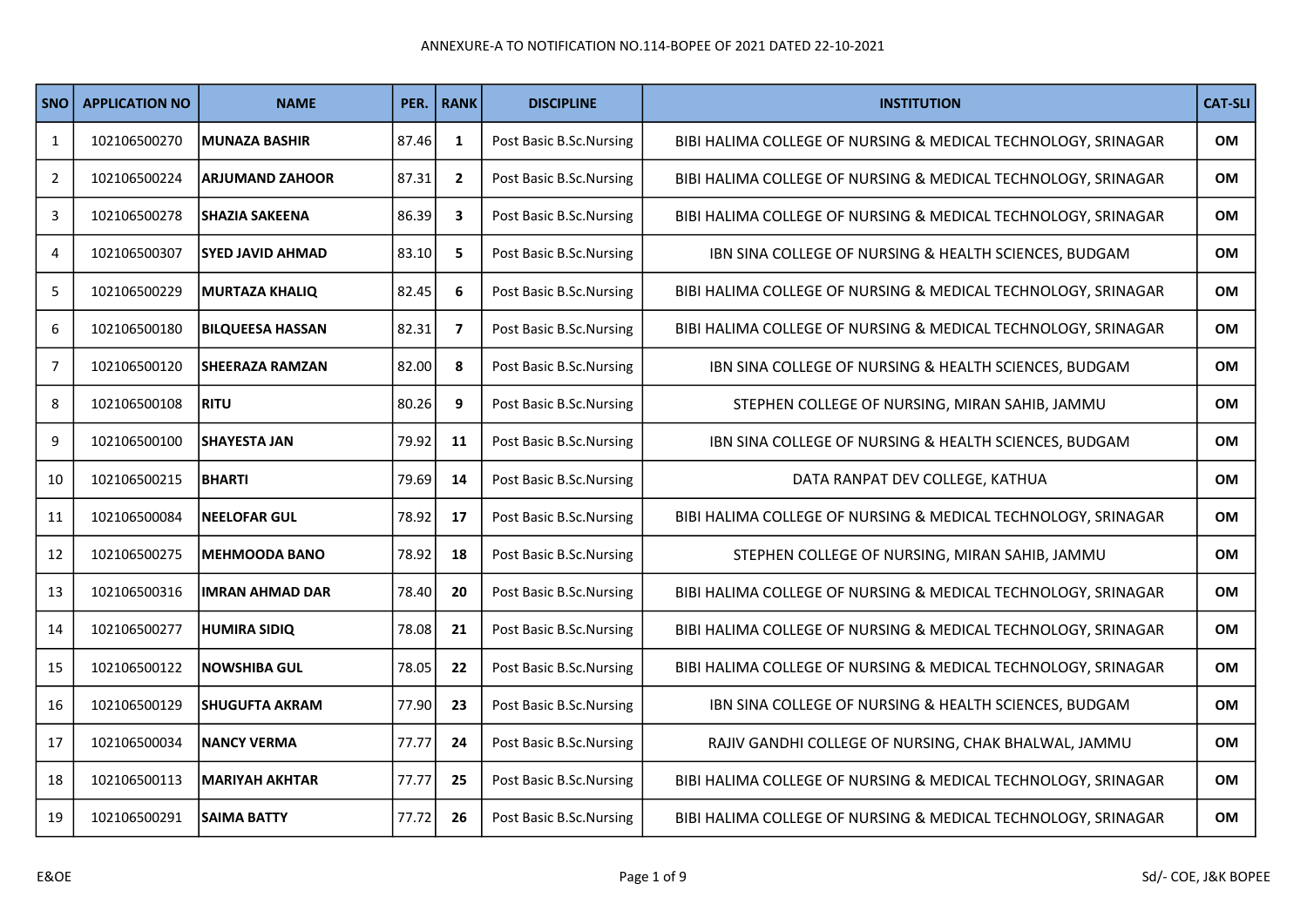| <b>SNO</b> | <b>APPLICATION NO</b> | <b>NAME</b>              | PER.  | <b>RANK</b> | <b>DISCIPLINE</b>       | <b>INSTITUTION</b>                                            | <b>CAT-SLI</b> |
|------------|-----------------------|--------------------------|-------|-------------|-------------------------|---------------------------------------------------------------|----------------|
| 20         | 102106500054          | <b>SUNALI SHARMA</b>     | 77.62 | 27          | Post Basic B.Sc.Nursing | STEPHEN COLLEGE OF NURSING, MIRAN SAHIB, JAMMU                | <b>OM</b>      |
| 21         | 102106500146          | <b>ISAMIYA HASSAN</b>    | 77.36 | 28          | Post Basic B.Sc.Nursing | STEPHEN COLLEGE OF NURSING, MIRAN SAHIB, JAMMU                | <b>OM</b>      |
| 22         | 102106500191          | NEELOFAR SARWAR          | 77.31 | 31          | Post Basic B.Sc.Nursing | BIBI HALIMA COLLEGE OF NURSING & MEDICAL TECHNOLOGY, SRINAGAR | <b>OM</b>      |
| 23         | 102106500032          | <b>SEERAT RASHID</b>     | 77.15 | 33          | Post Basic B.Sc.Nursing | BIBI HALIMA COLLEGE OF NURSING & MEDICAL TECHNOLOGY, SRINAGAR | <b>OM</b>      |
| 24         | 102106500115          | <b>UZMA MUSHTAQ</b>      | 77.15 | 34          | Post Basic B.Sc.Nursing | BIBI HALIMA COLLEGE OF NURSING & MEDICAL TECHNOLOGY, SRINAGAR | <b>OM</b>      |
| 25         | 102106500289          | <b>SUMMAIYA YOUSUF</b>   | 77.15 | 35          | Post Basic B.Sc.Nursing | STEPHEN COLLEGE OF NURSING, MIRAN SAHIB, JAMMU                | <b>OM</b>      |
| 26         | 102106500266          | SHURRTI SHARMA           | 77.00 | 36          | Post Basic B.Sc.Nursing | STEPHEN COLLEGE OF NURSING, MIRAN SAHIB, JAMMU                | <b>OM</b>      |
| 27         | 102106500218          | <b>ISAPNA SHARMA</b>     | 77.00 | 37          | Post Basic B.Sc.Nursing | DATA RANPAT DEV COLLEGE, KATHUA                               | <b>OM</b>      |
| 28         | 102106500040          | <b>KULSOOMA BANO</b>     | 76.86 | 38          | Post Basic B.Sc.Nursing | BIBI HALIMA COLLEGE OF NURSING & MEDICAL TECHNOLOGY, SRINAGAR | <b>OM</b>      |
| 29         | 102106500322          | MUBEENA IRSHAD           | 76.85 | 39          | Post Basic B.Sc.Nursing | BIBI HALIMA COLLEGE OF NURSING & MEDICAL TECHNOLOGY, SRINAGAR | <b>OM</b>      |
| 30         | 102106500244          | MUDASIR AHMAD MALIK      | 76.65 | 41          | Post Basic B.Sc.Nursing | BIBI HALIMA COLLEGE OF NURSING & MEDICAL TECHNOLOGY, SRINAGAR | <b>OM</b>      |
| 31         | 102106500178          | <b>ZAHIDAALI</b>         | 76.46 | 43          | Post Basic B.Sc.Nursing | BIBI HALIMA COLLEGE OF NURSING & MEDICAL TECHNOLOGY, SRINAGAR | <b>OM</b>      |
| 32         | 102106500048          | UMAR ISHAQ MIR           | 76.38 | 44          | Post Basic B.Sc.Nursing | IBN SINA COLLEGE OF NURSING & HEALTH SCIENCES, BUDGAM         | <b>OM</b>      |
| 33         | 102106500294          | <b>SHERAJ BANOO</b>      | 76.00 | 50          | Post Basic B.Sc.Nursing | STEPHEN COLLEGE OF NURSING, MIRAN SAHIB, JAMMU                | <b>OM</b>      |
| 34         | 102106500109          | <b>SAPNA DEVI</b>        | 75.92 | 53          | Post Basic B.Sc.Nursing | DATA RANPAT DEV COLLEGE, KATHUA                               | <b>OM</b>      |
| 35         | 102106500189          | NISHA DEVI               | 75.68 | 55          | Post Basic B.Sc.Nursing | RAJIV GANDHI COLLEGE OF NURSING, CHAK BHALWAL, JAMMU          | <b>OM</b>      |
| 36         | 102106500238          | <b>VILZAR AHMAD SHAH</b> | 75.65 | 56          | Post Basic B.Sc.Nursing | STEPHEN COLLEGE OF NURSING, MIRAN SAHIB, JAMMU                | <b>OM</b>      |
| 37         | 102106500269          | TOIBA JAN                | 75.31 | 59          | Post Basic B.Sc.Nursing | BIBI HALIMA COLLEGE OF NURSING & MEDICAL TECHNOLOGY, SRINAGAR | <b>OM</b>      |
| 38         | 102106500169          | SHIVALI RANI             | 75.23 | 60          | Post Basic B.Sc.Nursing | STEPHEN COLLEGE OF NURSING, MIRAN SAHIB, JAMMU                | <b>OM</b>      |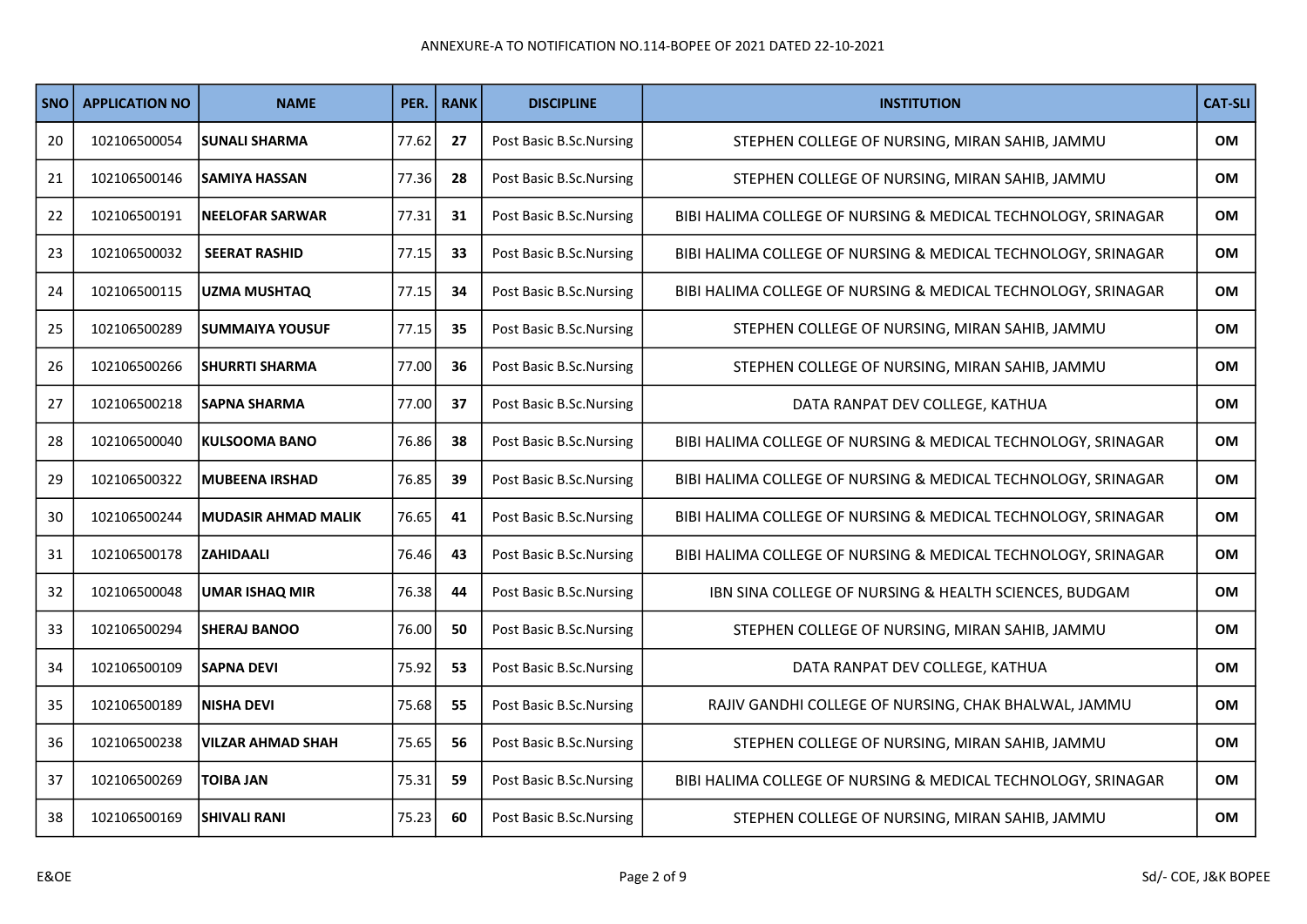| <b>SNO</b> | <b>APPLICATION NO</b> | <b>NAME</b>              | PER.  | <b>RANK</b> | <b>DISCIPLINE</b>       | <b>INSTITUTION</b>                                            | <b>CAT-SLI</b> |
|------------|-----------------------|--------------------------|-------|-------------|-------------------------|---------------------------------------------------------------|----------------|
| 39         | 102106500298          | <b>PAWANEETPAL SINGH</b> | 75.00 | 61          | Post Basic B.Sc.Nursing | STEPHEN COLLEGE OF NURSING, MIRAN SAHIB, JAMMU                | <b>OM</b>      |
| 40         | 102106500280          | <b>SAIMA AKHTER</b>      | 74.62 | 64          | Post Basic B.Sc.Nursing | BIBI HALIMA COLLEGE OF NURSING & MEDICAL TECHNOLOGY, SRINAGAR | <b>OM</b>      |
| 41         | 102106500028          | <b>NUZHAT FAROOQ</b>     | 74.38 | 65          | Post Basic B.Sc.Nursing | BIBI HALIMA COLLEGE OF NURSING & MEDICAL TECHNOLOGY, SRINAGAR | <b>OM</b>      |
| 42         | 102106500221          | <b>SLONE</b>             | 74.38 | 66          | Post Basic B.Sc.Nursing | RAJIV GANDHI COLLEGE OF NURSING, CHAK BHALWAL, JAMMU          | <b>OM</b>      |
| 43         | 102106500311          | ANJLI SHARMA             | 74.15 | 70          | Post Basic B.Sc.Nursing | STEPHEN COLLEGE OF NURSING, MIRAN SAHIB, JAMMU                | <b>OM</b>      |
| 44         | 102106500309          | <b>PARVEEN</b>           | 74.00 | 71          | Post Basic B.Sc.Nursing | STEPHEN COLLEGE OF NURSING, MIRAN SAHIB, JAMMU                | <b>OM</b>      |
| 45         | 102106500234          | <b>ZAHIDA GHULAM</b>     | 73.92 | 73          | Post Basic B.Sc.Nursing | BIBI HALIMA COLLEGE OF NURSING & MEDICAL TECHNOLOGY, SRINAGAR | <b>OM</b>      |
| 46         | 102106500243          | <b>PARMPREET KOUR</b>    | 73.92 | 74          | Post Basic B.Sc.Nursing | STEPHEN COLLEGE OF NURSING, MIRAN SAHIB, JAMMU                | <b>OM</b>      |
| 47         | 102106500228          | <b>RAHIELA BHAT</b>      | 73.80 | 75          | Post Basic B.Sc.Nursing | BIBI HALIMA COLLEGE OF NURSING & MEDICAL TECHNOLOGY, SRINAGAR | <b>OM</b>      |
| 48         | 102106500093          | <b>LUBNA JANBAZ</b>      | 73.69 | 76          | Post Basic B.Sc.Nursing | STEPHEN COLLEGE OF NURSING, MIRAN SAHIB, JAMMU                | <b>OM</b>      |
| 49         | 102106500194          | MUNTAZIR MANZOOR         | 73.62 | 77          | Post Basic B.Sc.Nursing | BIBI HALIMA COLLEGE OF NURSING & MEDICAL TECHNOLOGY, SRINAGAR | <b>OM</b>      |
| 50         | 102106500226          | <b>ISHAKTI DEVI</b>      | 73.38 | 78          | Post Basic B.Sc.Nursing | RAJIV GANDHI COLLEGE OF NURSING, CHAK BHALWAL, JAMMU          | <b>OM</b>      |
| 51         | 102106500258          | KUSUM LATA               | 73.31 | 79          | Post Basic B.Sc.Nursing | STEPHEN COLLEGE OF NURSING, MIRAN SAHIB, JAMMU                | <b>OM</b>      |
| 52         | 102106500237          | <b>ZAHIRA KOUSER</b>     | 73.23 | 80          | Post Basic B.Sc.Nursing | BIBI HALIMA COLLEGE OF NURSING & MEDICAL TECHNOLOGY, SRINAGAR | <b>OM</b>      |
| 53         | 102106500207          | <b>IREHANA CHOUDHARY</b> | 73.08 | 82          | Post Basic B.Sc.Nursing | STEPHEN COLLEGE OF NURSING, MIRAN SAHIB, JAMMU                | <b>OM</b>      |
| 54         | 102106500255          | İSHIVANI SHARMA          | 73.08 | 83          | Post Basic B.Sc.Nursing | DATA RANPAT DEV COLLEGE, KATHUA                               | <b>OM</b>      |
| 55         | 102106500231          | <b>JUNIFAR ASHRAF</b>    | 73.00 | 84          | Post Basic B.Sc.Nursing | STEPHEN COLLEGE OF NURSING, MIRAN SAHIB, JAMMU                | <b>OM</b>      |
| 56         | 102106500241          | <b>AANISA BATOOL</b>     | 72.90 | 86          | Post Basic B.Sc.Nursing | BIBI HALIMA COLLEGE OF NURSING & MEDICAL TECHNOLOGY, SRINAGAR | <b>OM</b>      |
| 57         | 102106500328          | AASHIMA TAGOTRA          | 72.69 | 87          | Post Basic B.Sc.Nursing | DATA RANPAT DEV COLLEGE, KATHUA                               | <b>OM</b>      |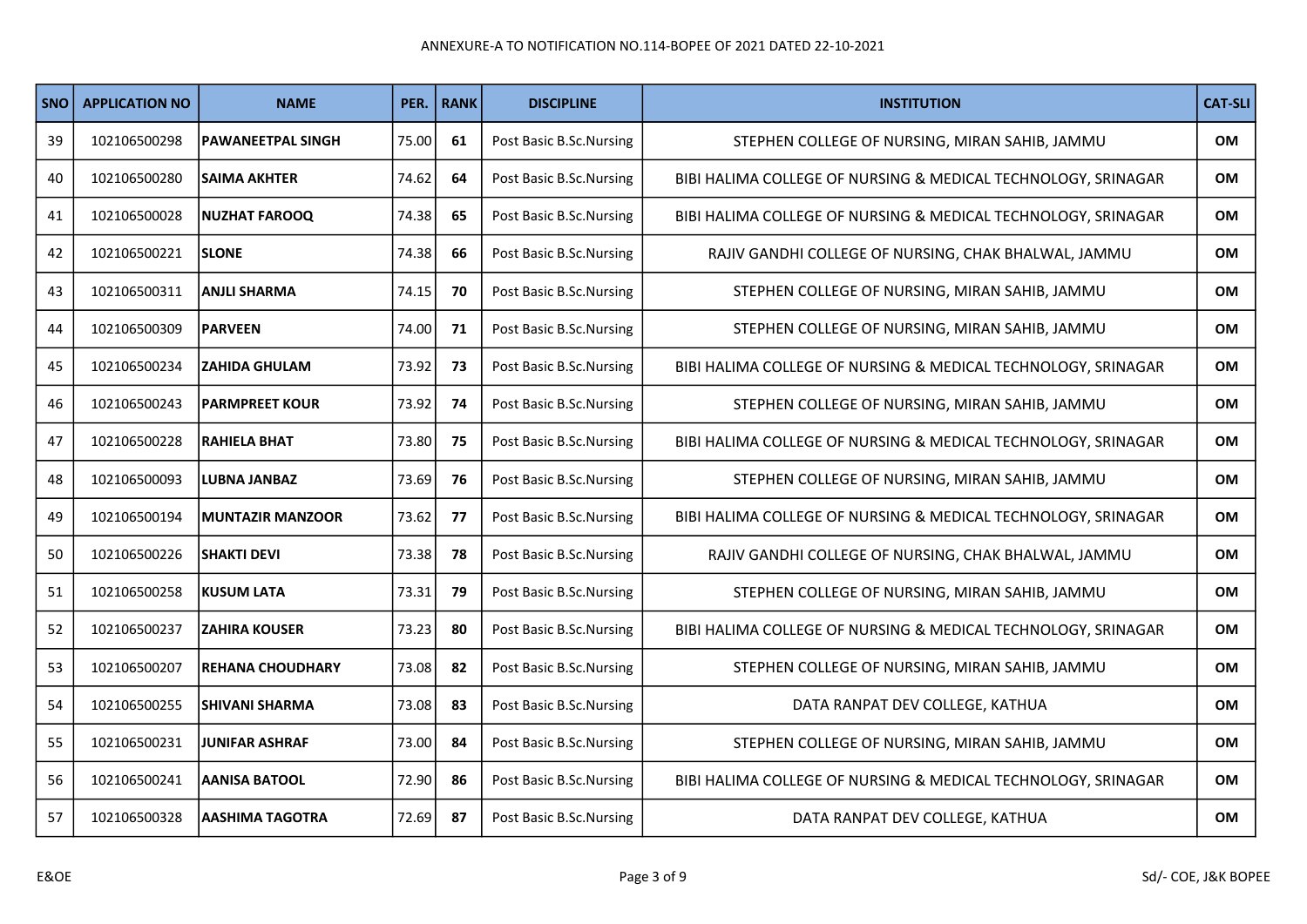| <b>SNO</b> | <b>APPLICATION NO</b> | <b>NAME</b>             | PER.  | <b>RANK</b> | <b>DISCIPLINE</b>       | <b>INSTITUTION</b>                                            | <b>CAT-SLI</b> |
|------------|-----------------------|-------------------------|-------|-------------|-------------------------|---------------------------------------------------------------|----------------|
| 58         | 102106500195          | <b>ZUBADA KOUSSER</b>   | 72.54 | 90          | Post Basic B.Sc.Nursing | STEPHEN COLLEGE OF NURSING, MIRAN SAHIB, JAMMU                | <b>OM</b>      |
| 59         | 102106500213          | <b>ISHAISTA MANZOOR</b> | 72.46 | 91          | Post Basic B.Sc.Nursing | BIBI HALIMA COLLEGE OF NURSING & MEDICAL TECHNOLOGY, SRINAGAR | <b>OM</b>      |
| 60         | 102106500292          | NUSRAT YOUSUF           | 72.44 | 94          | Post Basic B.Sc.Nursing | IBN SINA COLLEGE OF NURSING & HEALTH SCIENCES, BUDGAM         | <b>OM</b>      |
| 61         | 102106500016          | POOJA DEVI              | 72.39 | 95          | Post Basic B.Sc.Nursing | STEPHEN COLLEGE OF NURSING, MIRAN SAHIB, JAMMU                | <b>OM</b>      |
| 62         | 102106500217          | <b>AKSA MUKHTAR</b>     | 72.38 | 96          | Post Basic B.Sc.Nursing | STEPHEN COLLEGE OF NURSING, MIRAN SAHIB, JAMMU                | <b>OM</b>      |
| 63         | 102106500043          | <b>SEEMA AKHTER</b>     | 72.36 | 97          | Post Basic B.Sc.Nursing | BIBI HALIMA COLLEGE OF NURSING & MEDICAL TECHNOLOGY, SRINAGAR | <b>OM</b>      |
| 64         | 102106500088          | <b>SHAZIA NAZIR</b>     | 72.23 | 99          | Post Basic B.Sc.Nursing | BIBI HALIMA COLLEGE OF NURSING & MEDICAL TECHNOLOGY, SRINAGAR | <b>OM</b>      |
| 65         | 102106500273          | <b>QURATUL AIEN</b>     | 72.15 | 102         | Post Basic B.Sc.Nursing | BIBI HALIMA COLLEGE OF NURSING & MEDICAL TECHNOLOGY, SRINAGAR | <b>OM</b>      |
| 66         | 102106500330          | <b>SUMAIYA AHAD</b>     | 72.08 | 103         | Post Basic B.Sc.Nursing | BIBI HALIMA COLLEGE OF NURSING & MEDICAL TECHNOLOGY, SRINAGAR | <b>OM</b>      |
| 67         | 102106500313          | <b>GH RASOOL BHAT</b>   | 71.90 | 104         | Post Basic B.Sc.Nursing | BIBI HALIMA COLLEGE OF NURSING & MEDICAL TECHNOLOGY, SRINAGAR | <b>OM</b>      |
| 68         | 102106500031          | <b>IFRA JAN</b>         | 71.86 | 105         | Post Basic B.Sc.Nursing | BIBI HALIMA COLLEGE OF NURSING & MEDICAL TECHNOLOGY, SRINAGAR | <b>OM</b>      |
| 69         | 102106500233          | RIFTA AKHTER            | 71.77 | 106         | Post Basic B.Sc.Nursing | STEPHEN COLLEGE OF NURSING, MIRAN SAHIB, JAMMU                | <b>OM</b>      |
| 70         | 102106500288          | <b>SHIVANI SANDHU</b>   | 71.69 | 107         | Post Basic B.Sc.Nursing | STEPHEN COLLEGE OF NURSING, MIRAN SAHIB, JAMMU                | <b>OM</b>      |
| 71         | 102106500056          | <b>IBANEET KOUR</b>     | 71.62 | 108         | Post Basic B.Sc.Nursing | STEPHEN COLLEGE OF NURSING, MIRAN SAHIB, JAMMU                | <b>OM</b>      |
| 72         | 102106500190          | <b>ABIDA KOUSER</b>     | 71.58 | 109         | Post Basic B.Sc.Nursing | RAJIV GANDHI COLLEGE OF NURSING, CHAK BHALWAL, JAMMU          | <b>OM</b>      |
| 73         | 102106500306          | <b>SAVITA RANI</b>      | 71.58 | 110         | Post Basic B.Sc.Nursing | STEPHEN COLLEGE OF NURSING, MIRAN SAHIB, JAMMU                | <b>OM</b>      |
| 74         | 102106500232          | <b>JAVID AHMAD DAR</b>  | 71.55 | 111         | Post Basic B.Sc.Nursing | BIBI HALIMA COLLEGE OF NURSING & MEDICAL TECHNOLOGY, SRINAGAR | <b>OM</b>      |
| 75         | 102106500314          | <b>NANDITA SHARMA</b>   | 71.54 | 112         | Post Basic B.Sc.Nursing | STEPHEN COLLEGE OF NURSING, MIRAN SAHIB, JAMMU                | <b>OM</b>      |
| 76         | 102106500222          | MADHU BALA              | 71.54 | 113         | Post Basic B.Sc.Nursing | STEPHEN COLLEGE OF NURSING, MIRAN SAHIB, JAMMU                | <b>OM</b>      |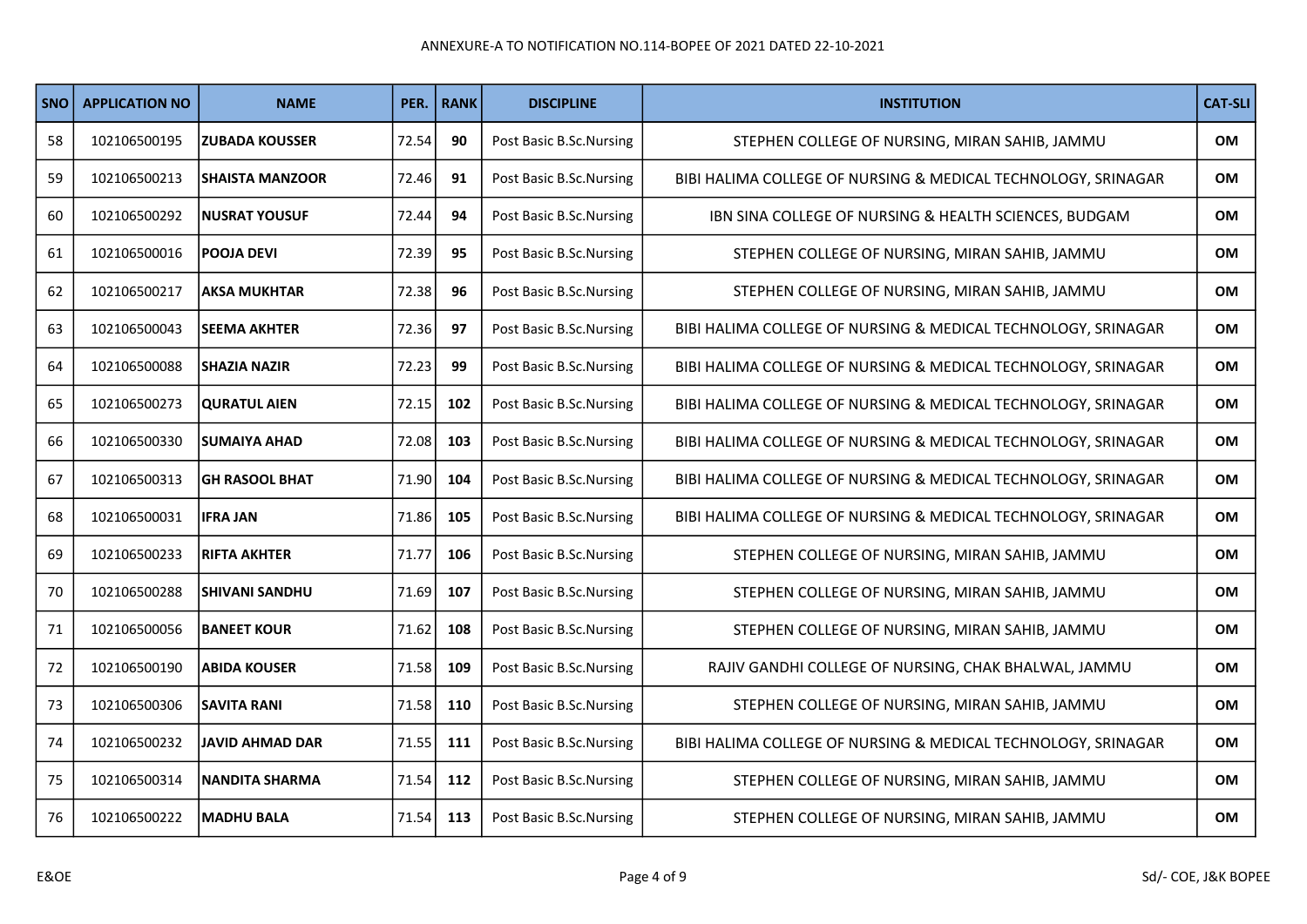| <b>SNO</b> | <b>APPLICATION NO</b> | <b>NAME</b>                  | PER.  | <b>RANK</b> | <b>DISCIPLINE</b>       | <b>INSTITUTION</b>                                            | <b>CAT-SLI</b> |
|------------|-----------------------|------------------------------|-------|-------------|-------------------------|---------------------------------------------------------------|----------------|
| 77         | 102106500290          | <b>ANAM HYE</b>              | 71.38 | 115         | Post Basic B.Sc.Nursing | STEPHEN COLLEGE OF NURSING, MIRAN SAHIB, JAMMU                | OM             |
| 78         | 102106500265          | <b>SAIMA KOSAR</b>           | 71.38 | 116         | Post Basic B.Sc.Nursing | STEPHEN COLLEGE OF NURSING, MIRAN SAHIB, JAMMU                | <b>OM</b>      |
| 79         | 102106500284          | <b>SHAZIA KOUSAR</b>         | 71.31 | 118         | Post Basic B.Sc.Nursing | STEPHEN COLLEGE OF NURSING, MIRAN SAHIB, JAMMU                | <b>OM</b>      |
| 80         | 102106500090          | <b>FANCY AKHTER</b>          | 71.17 | 120         | Post Basic B.Sc.Nursing | BIBI HALIMA COLLEGE OF NURSING & MEDICAL TECHNOLOGY, SRINAGAR | <b>OM</b>      |
| 81         | 102106500114          | <b>TRIPTA DEVI</b>           | 71.16 | 121         | Post Basic B.Sc.Nursing | BIBI HALIMA COLLEGE OF NURSING & MEDICAL TECHNOLOGY, SRINAGAR | <b>OM</b>      |
| 82         | 102106500107          | NIGHAT RASHID                | 71.08 | 122         | Post Basic B.Sc.Nursing | IBN SINA COLLEGE OF NURSING & HEALTH SCIENCES, BUDGAM         | OM             |
| 83         | 102106500271          | <b>SHAKSHI PARIHAR</b>       | 71.05 | 123         | Post Basic B.Sc.Nursing | STEPHEN COLLEGE OF NURSING, MIRAN SAHIB, JAMMU                | <b>OM</b>      |
| 84         | 102106500085          | <b>HARLEEN KOUR</b>          | 71.00 | 124         | Post Basic B.Sc.Nursing | STEPHEN COLLEGE OF NURSING, MIRAN SAHIB, JAMMU                | <b>OM</b>      |
| 85         | 102106500242          | <b>NASREEN KOUSER</b>        | 71.00 | 126         | Post Basic B.Sc.Nursing | STEPHEN COLLEGE OF NURSING, MIRAN SAHIB, JAMMU                | <b>OM</b>      |
| 86         | 102106500118          | <b>FAHREEN YOUSUF</b>        | 70.85 | 127         | Post Basic B.Sc.Nursing | BIBI HALIMA COLLEGE OF NURSING & MEDICAL TECHNOLOGY, SRINAGAR | <b>OM</b>      |
| 87         | 102106500216          | <b>DALLI SHARMA</b>          | 70.77 | 129         | Post Basic B.Sc.Nursing | DATA RANPAT DEV COLLEGE, KATHUA                               | <b>OM</b>      |
| 88         | 102106500253          | <b>RAMA DEVI</b>             | 70.62 | 130         | Post Basic B.Sc.Nursing | DATA RANPAT DEV COLLEGE, KATHUA                               | <b>OM</b>      |
| 89         | 102106500260          | <b>NUSRAT JABEEN</b>         | 70.62 | 131         | Post Basic B.Sc.Nursing | BEE ENN COLLEGE OF NURSING, CHAK BHALWAL, JAMMU               | <b>OM</b>      |
| 90         | 102106500036          | <b>BASHARAT REHMAN WANI</b>  | 70.57 | 132         | Post Basic B.Sc.Nursing | IBN SINA COLLEGE OF NURSING & HEALTH SCIENCES, BUDGAM         | OM             |
| 91         | 102106500204          | <b>SUSHMA RANI</b>           | 70.42 | 133         | Post Basic B.Sc.Nursing | RAJIV GANDHI COLLEGE OF NURSING, CHAK BHALWAL, JAMMU          | <b>OM</b>      |
| 92         | 102106500014          | <b>NIVIDA AKHTAR PARIHAR</b> | 70.42 | 134         | Post Basic B.Sc.Nursing | BIBI HALIMA COLLEGE OF NURSING & MEDICAL TECHNOLOGY, SRINAGAR | <b>OM</b>      |
| 93         | 102106500319          | <b>POOJA SHARMA</b>          | 70.38 | 135         | Post Basic B.Sc.Nursing | RAJIV GANDHI COLLEGE OF NURSING, CHAK BHALWAL, JAMMU          | <b>OM</b>      |
| 94         | 102106500083          | <b>AANCHAL</b>               | 70.33 | 136         | Post Basic B.Sc.Nursing | STEPHEN COLLEGE OF NURSING, MIRAN SAHIB, JAMMU                | <b>OM</b>      |
| 95         | 102106500183          | SAIMA NAZ                    | 70.32 | 137         | Post Basic B.Sc.Nursing | RAJIV GANDHI COLLEGE OF NURSING, CHAK BHALWAL, JAMMU          | <b>OM</b>      |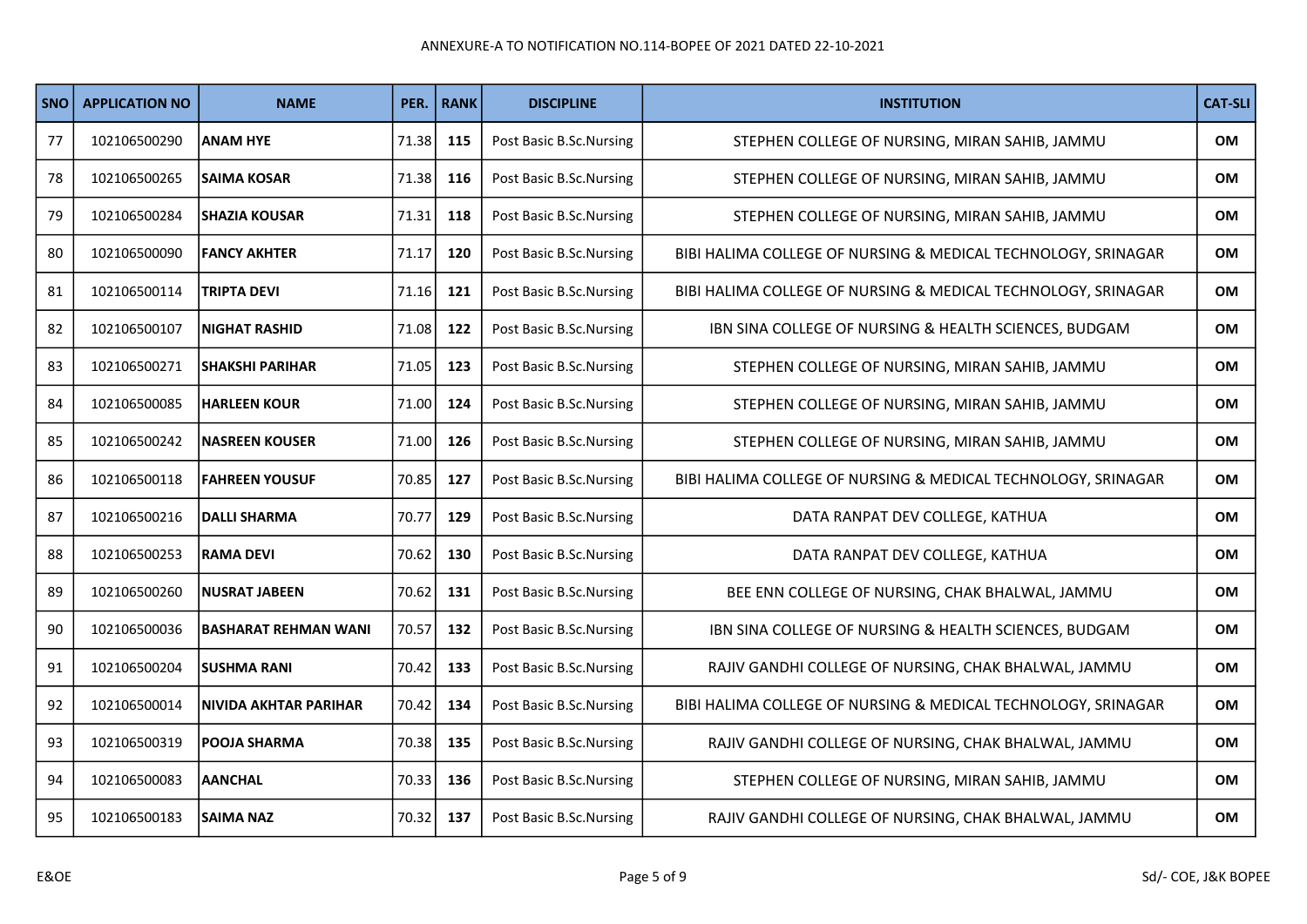| <b>SNO</b> | <b>APPLICATION NO</b> | <b>NAME</b>            | PER.  | <b>RANK</b> | <b>DISCIPLINE</b>       | <b>INSTITUTION</b>                                            | <b>CAT-SLI</b> |
|------------|-----------------------|------------------------|-------|-------------|-------------------------|---------------------------------------------------------------|----------------|
| 96         | 102106500282          | <b>ANU RADHA</b>       | 70.31 | 138         | Post Basic B.Sc.Nursing | STEPHEN COLLEGE OF NURSING, MIRAN SAHIB, JAMMU                | <b>OM</b>      |
| 97         | 102106500220          | <b>MANISHA SHARMA</b>  | 70.23 | 140         | Post Basic B.Sc.Nursing | DATA RANPAT DEV COLLEGE, KATHUA                               | <b>OM</b>      |
| 98         | 102106500058          | PREETI PARIHAR         | 70.22 | 141         | Post Basic B.Sc.Nursing | STEPHEN COLLEGE OF NURSING, MIRAN SAHIB, JAMMU                | OM             |
| 99         | 102106500027          | AROOSA SAJJAD          | 70.22 | 142         | Post Basic B.Sc.Nursing | STEPHEN COLLEGE OF NURSING, MIRAN SAHIB, JAMMU                | <b>OM</b>      |
| 100        | 102106500193          | <b>RUBIA ANJUM</b>     | 70.15 | 143         | Post Basic B.Sc.Nursing | BEE ENN COLLEGE OF NURSING, CHAK BHALWAL, JAMMU               | <b>OM</b>      |
| 101        | 102106500263          | <b>MANISHA KUMARI</b>  | 70.08 | 146         | Post Basic B.Sc.Nursing | STEPHEN COLLEGE OF NURSING, MIRAN SAHIB, JAMMU                | <b>OM</b>      |
| 102        | 102106500103          | SIMARANJEET KOUR       | 69.89 | 147         | Post Basic B.Sc.Nursing | DATA RANPAT DEV COLLEGE, KATHUA                               | OM             |
| 103        | 102106500308          | <b>SALONIA MANHAS</b>  | 69.69 | 149         | Post Basic B.Sc.Nursing | STEPHEN COLLEGE OF NURSING, MIRAN SAHIB, JAMMU                | <b>OM</b>      |
| 104        | 102106500041          | <b>AAMIRA ALI</b>      | 69.62 | 151         | Post Basic B.Sc.Nursing | BIBI HALIMA COLLEGE OF NURSING & MEDICAL TECHNOLOGY, SRINAGAR | <b>OM</b>      |
| 105        | 102106500119          | <b>NEETU KUMARI</b>    | 69.47 | 154         | Post Basic B.Sc.Nursing | STEPHEN COLLEGE OF NURSING, MIRAN SAHIB, JAMMU                | <b>OM</b>      |
| 106        | 102106500285          | HUSSENA BEGUM          | 69.44 | 156         | Post Basic B.Sc.Nursing | BEE ENN COLLEGE OF NURSING, CHAK BHALWAL, JAMMU               | <b>OM</b>      |
| 107        | 102106500110          | <b>POONAM HEER</b>     | 69.31 | 157         | Post Basic B.Sc.Nursing | DATA RANPAT DEV COLLEGE, KATHUA                               | <b>OM</b>      |
| 108        | 102106500077          | <b>IZAHIDA RASHID</b>  | 69.08 | 161         | Post Basic B.Sc.Nursing | BIBI HALIMA COLLEGE OF NURSING & MEDICAL TECHNOLOGY, SRINAGAR | <b>OM</b>      |
| 109        | 102106500256          | AABID MOHI UD DIN WANI | 69.05 | 162         | Post Basic B.Sc.Nursing | IBN SINA COLLEGE OF NURSING & HEALTH SCIENCES, BUDGAM         | <b>OM</b>      |
| 110        | 102106500060          | <b>KANEEZ FATIMA</b>   | 69.00 | 163         | Post Basic B.Sc.Nursing | IBN SINA COLLEGE OF NURSING & HEALTH SCIENCES, BUDGAM         | <b>OM</b>      |
| 111        | 102106500069          | <b>JAGJEET KOUR</b>    | 68.92 | 165         | Post Basic B.Sc.Nursing | STEPHEN COLLEGE OF NURSING, MIRAN SAHIB, JAMMU                | <b>OM</b>      |
| 112        | 102106500059          | <b>SANA PERVAIZ</b>    | 68.89 | 166         | Post Basic B.Sc.Nursing | STEPHEN COLLEGE OF NURSING, MIRAN SAHIB, JAMMU                | <b>OM</b>      |
| 113        | 102106500305          | <b>SABINA ALI</b>      | 68.83 | 168         | Post Basic B.Sc.Nursing | RAJIV GANDHI COLLEGE OF NURSING, CHAK BHALWAL, JAMMU          | <b>OM</b>      |
| 114        | 102106500262          | KHALID FAYAZ           | 68.70 | 170         | Post Basic B.Sc.Nursing | IBN SINA COLLEGE OF NURSING & HEALTH SCIENCES, BUDGAM         | <b>OM</b>      |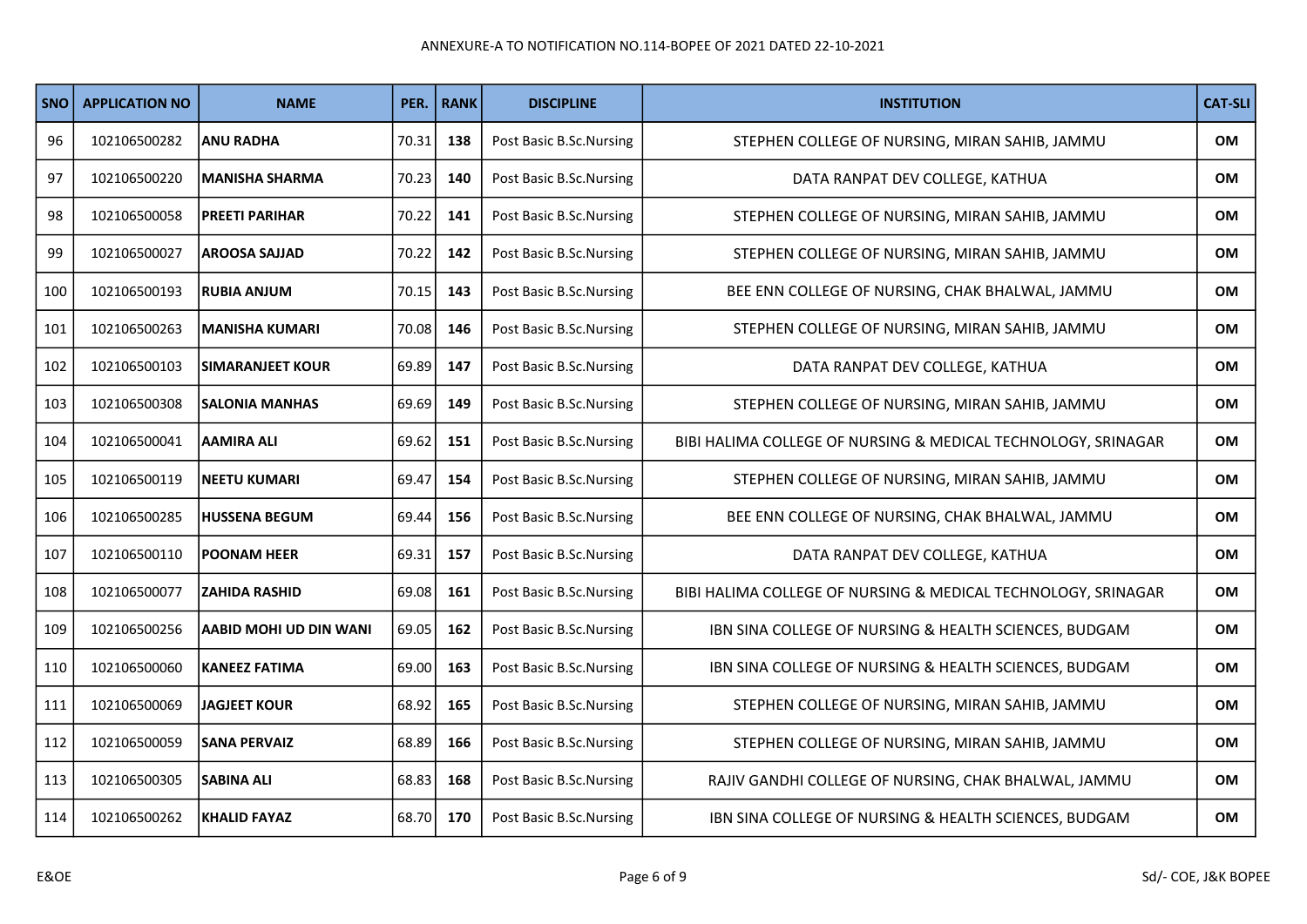| <b>SNO</b> | <b>APPLICATION NO</b> | <b>NAME</b>              | PER.  | <b>RANK</b> | <b>DISCIPLINE</b>       | <b>INSTITUTION</b>                                    | <b>CAT-SLI</b> |
|------------|-----------------------|--------------------------|-------|-------------|-------------------------|-------------------------------------------------------|----------------|
| 115        | 102106500303          | <b>ISUNITA VERMA</b>     | 68.54 | 172         | Post Basic B.Sc.Nursing | STEPHEN COLLEGE OF NURSING, MIRAN SAHIB, JAMMU        | OM             |
| 116        | 102106500145          | KAVITA BHAGAT            | 68.54 | 173         | Post Basic B.Sc.Nursing | RAJIV GANDHI COLLEGE OF NURSING, CHAK BHALWAL, JAMMU  | OМ             |
| 117        | 102106500299          | SHUBAM SHARMA            | 68.32 | 174         | Post Basic B.Sc.Nursing | STEPHEN COLLEGE OF NURSING, MIRAN SAHIB, JAMMU        | <b>OM</b>      |
| 118        | 102106500310          | MADHVI SHARMA            | 68.31 | 175         | Post Basic B.Sc.Nursing | STEPHEN COLLEGE OF NURSING, MIRAN SAHIB, JAMMU        | OM             |
| 119        | 102106500326          | MALIK SHAHIZA ASHIQ      | 68.15 | 176         | Post Basic B.Sc.Nursing | RAJIV GANDHI COLLEGE OF NURSING, CHAK BHALWAL, JAMMU  | <b>OM</b>      |
| 120        | 102106500318          | <b>ISUMIA AKHTER</b>     | 68.08 | 177         | Post Basic B.Sc.Nursing | RAJIV GANDHI COLLEGE OF NURSING, CHAK BHALWAL, JAMMU  | OМ             |
| 121        | 102106500214          | RUKHSANA AKRAM           | 68.05 | 178         | Post Basic B.Sc.Nursing | IBN SINA COLLEGE OF NURSING & HEALTH SCIENCES, BUDGAM | <b>OM</b>      |
| 122        | 102106500076          | SHABNUM AMIN             | 67.50 | 183         | Post Basic B.Sc.Nursing | RAJIV GANDHI COLLEGE OF NURSING, CHAK BHALWAL, JAMMU  | ОM             |
| 123        | 102106500184          | <b>IMEHRIN CHOWDHARY</b> | 67.46 | 184         | Post Basic B.Sc.Nursing | BEE ENN COLLEGE OF NURSING, CHAK BHALWAL, JAMMU       | <b>OM</b>      |
| 124        | 102106500159          | AMINA KHAWAJA            | 67.39 | 187         | Post Basic B.Sc.Nursing | BEE ENN COLLEGE OF NURSING, CHAK BHALWAL, JAMMU       | <b>OM</b>      |
| 125        | 102106500124          | SEEMA AKHTER             | 67.00 | 190         | Post Basic B.Sc.Nursing | IBN SINA COLLEGE OF NURSING & HEALTH SCIENCES, BUDGAM | <b>OM</b>      |
| 126        | 102106500315          | INAJMA MAJEED            | 66.92 | 191         | Post Basic B.Sc.Nursing | IBN SINA COLLEGE OF NURSING & HEALTH SCIENCES, BUDGAM | OM             |
| 127        | 102106500136          | <b>SHEETAL</b>           | 66.89 | 193         | Post Basic B.Sc.Nursing | STEPHEN COLLEGE OF NURSING, MIRAN SAHIB, JAMMU        | <b>OM</b>      |
| 128        | 102106500067          | <b>UMATUL ASHRAF</b>     | 66.85 | 194         | Post Basic B.Sc.Nursing | IBN SINA COLLEGE OF NURSING & HEALTH SCIENCES, BUDGAM | <b>OM</b>      |
| 129        | 102106500066          | <b>NAEMA BANO</b>        | 66.77 | 195         | Post Basic B.Sc.Nursing | STEPHEN COLLEGE OF NURSING, MIRAN SAHIB, JAMMU        | <b>OM</b>      |
| 130        | 102106500018          | <b>IRFANA NAZIR</b>      | 66.77 | 196         | Post Basic B.Sc.Nursing | IBN SINA COLLEGE OF NURSING & HEALTH SCIENCES, BUDGAM | OM             |
| 131        | 102106500267          | PALLAVI SHARMA           | 66.23 | 198         | Post Basic B.Sc.Nursing | DATA RANPAT DEV COLLEGE, KATHUA                       | OM             |
| 132        | 102106500240          | <b>INSHA RASHID</b>      | 66.20 | 199         | Post Basic B.Sc.Nursing | IBN SINA COLLEGE OF NURSING & HEALTH SCIENCES, BUDGAM | <b>OM</b>      |
| 133        | 102106500167          | <b>NEETU DEVI</b>        | 66.11 | 200         | Post Basic B.Sc.Nursing | STEPHEN COLLEGE OF NURSING, MIRAN SAHIB, JAMMU        | <b>OM</b>      |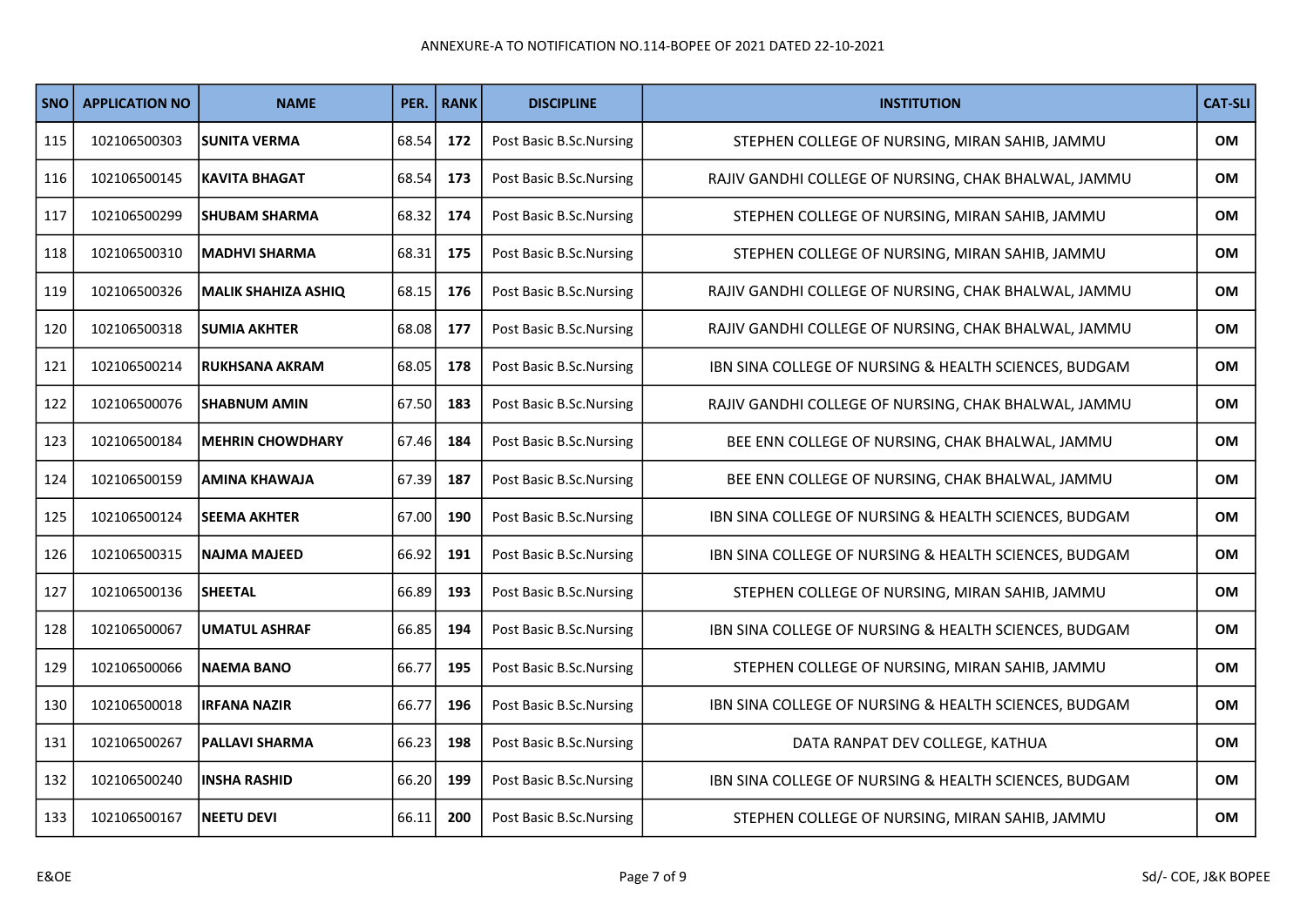| <b>SNO</b> | <b>APPLICATION NO</b> | <b>NAME</b>            | PER.  | <b>RANK</b> | <b>DISCIPLINE</b>       | <b>INSTITUTION</b>                                    | <b>CAT-SLI</b> |
|------------|-----------------------|------------------------|-------|-------------|-------------------------|-------------------------------------------------------|----------------|
| 134        | 102106500095          | <b>MANISHA DEVI</b>    | 66.00 | 201         | Post Basic B.Sc.Nursing | DATA RANPAT DEV COLLEGE, KATHUA                       | <b>OM</b>      |
| 135        | 102106500252          | <b>MEHAK MANZOOR</b>   | 65.70 | 205         | Post Basic B.Sc.Nursing | IBN SINA COLLEGE OF NURSING & HEALTH SCIENCES, BUDGAM | OM             |
| 136        | 102106500102          | SURINDER KUMAR         | 65.44 | 207         | Post Basic B.Sc.Nursing | DATA RANPAT DEV COLLEGE, KATHUA                       | <b>OM</b>      |
| 137        | 102106500274          | <b>ZULIKHA MANZOOR</b> | 65.00 | 209         | Post Basic B.Sc.Nursing | IBN SINA COLLEGE OF NURSING & HEALTH SCIENCES, BUDGAM | <b>OM</b>      |
| 138        | 102106500206          | <b>ROMI JAN</b>        | 64.77 | 210         | Post Basic B.Sc.Nursing | IBN SINA COLLEGE OF NURSING & HEALTH SCIENCES, BUDGAM | <b>OM</b>      |
| 139        | 102106500089          | SACHIN KHATRI          | 64.56 | 213         | Post Basic B.Sc.Nursing | DATA RANPAT DEV COLLEGE, KATHUA                       | <b>OM</b>      |
| 140        | 102106500164          | <b>SONALI CHARAK</b>   | 64.38 | 215         | Post Basic B.Sc.Nursing | RAJIV GANDHI COLLEGE OF NURSING, CHAK BHALWAL, JAMMU  | <b>OM</b>      |
| 141        | 102106500162          | <b>ASYIA BANOO</b>     | 64.21 | 218         | Post Basic B.Sc.Nursing | STEPHEN COLLEGE OF NURSING, MIRAN SAHIB, JAMMU        | <b>OM</b>      |
| 142        | 102106500149          | <b>DEEP JYOTI</b>      | 64.15 | 219         | Post Basic B.Sc.Nursing | BEE ENN COLLEGE OF NURSING, CHAK BHALWAL, JAMMU       | <b>OM</b>      |
| 143        | 102106500249          | <b>BISMA JAN</b>       | 63.23 | 226         | Post Basic B.Sc.Nursing | IBN SINA COLLEGE OF NURSING & HEALTH SCIENCES, BUDGAM | <b>OM</b>      |
| 144        | 102106500302          | <b>ARTI DEVI</b>       | 62.84 | 228         | Post Basic B.Sc.Nursing | STEPHEN COLLEGE OF NURSING, MIRAN SAHIB, JAMMU        | <b>OM</b>      |
| 145        | 102106500074          | <b>IIRSHAD BANO</b>    | 62.74 | 230         | Post Basic B.Sc.Nursing | RAJIV GANDHI COLLEGE OF NURSING, CHAK BHALWAL, JAMMU  | <b>OM</b>      |
| 146        | 102106500091          | <b>SHILTA DEVI</b>     | 62.32 | 233         | Post Basic B.Sc.Nursing | DATA RANPAT DEV COLLEGE, KATHUA                       | <b>OM</b>      |
| 147        | 102106500055          | POOJA SHARMA           | 61.86 | 237         | Post Basic B.Sc.Nursing | STEPHEN COLLEGE OF NURSING, MIRAN SAHIB, JAMMU        | OM             |
| 148        | 102106500044          | <b>SURIYA MANZOOR</b>  | 61.62 | 238         | Post Basic B.Sc.Nursing | IBN SINA COLLEGE OF NURSING & HEALTH SCIENCES, BUDGAM | <b>OM</b>      |
| 149        | 102106500197          | <b>IREYA SHARMA</b>    | 60.92 | 239         | Post Basic B.Sc.Nursing | STEPHEN COLLEGE OF NURSING, MIRAN SAHIB, JAMMU        | <b>OM</b>      |
| 150        | 102106500057          | <b>SHAMILA JABEEN</b>  | 60.74 | 242         | Post Basic B.Sc.Nursing | STEPHEN COLLEGE OF NURSING, MIRAN SAHIB, JAMMU        | OM             |
| 151        | 102106500148          | SHEELA DEVI            | 60.21 | 245         | Post Basic B.Sc.Nursing | STEPHEN COLLEGE OF NURSING, MIRAN SAHIB, JAMMU        | OM             |
| 152        | 102106500094          | NEELAM DEVI            | 59.71 | 247         | Post Basic B.Sc.Nursing | DATA RANPAT DEV COLLEGE, KATHUA                       | <b>OM</b>      |